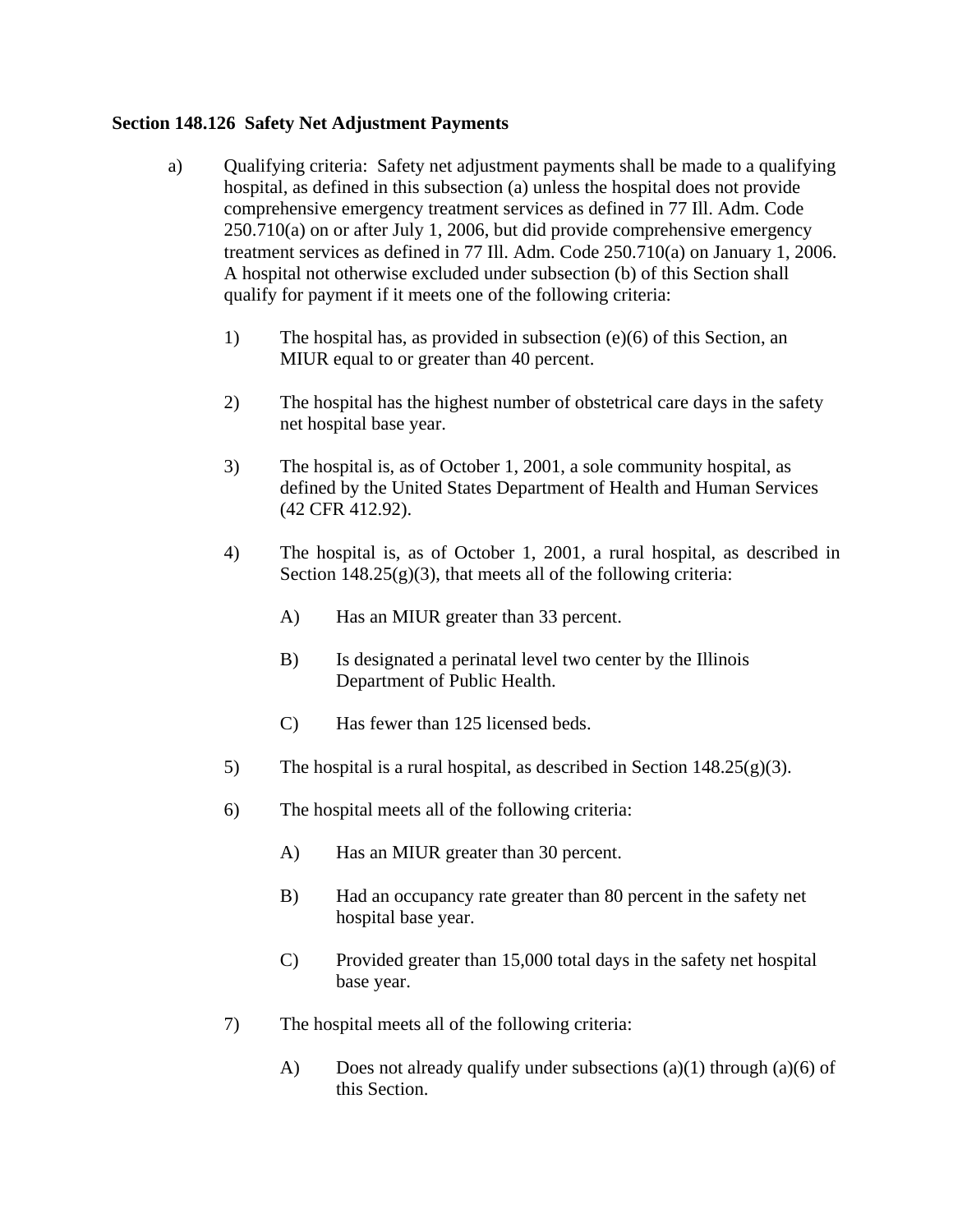- B) Has an MIUR greater than 25 percent.
- C) Had an occupancy rate greater than 68 percent in the safety net hospital base year.
- D) Provided greater than 12,000 total days in the safety net hospital base year.
- 8) The hospital meets all of the following criteria in the safety net base year:
	- A) Is a rural hospital, as described in Section 148.25 (g)(3).
	- B) Has an MIUR greater than 18 percent.
	- C) Has a combined MIUR greater than 45 percent.
	- D) Has licensed beds less than or equal to 60.
	- E) Provided greater than 400 total days.
	- F) Provided fewer than 125 obstetrical care days.
- 9) The hospital meets all of the following criteria in the safety net base year:
	- A) Is a psychiatric hospital, as described in 89 Ill. Adm. Code  $149.50(c)(1)$ .
	- B) Has licensed beds greater than 120.
	- C) Has an average length of stay less than ten days.
- 10) The hospital meets all of the following criteria in the safety net base year:
	- A) Does not already qualify under subsections (a)(1) through (a)(9) of this Section.
	- B) Has an MIUR greater than 17 percent.
	- C) Has licensed beds greater than 450.
	- D) Has an average length of stay less than four days.
- 11) The hospital meets all of the following criteria in the safety net base year: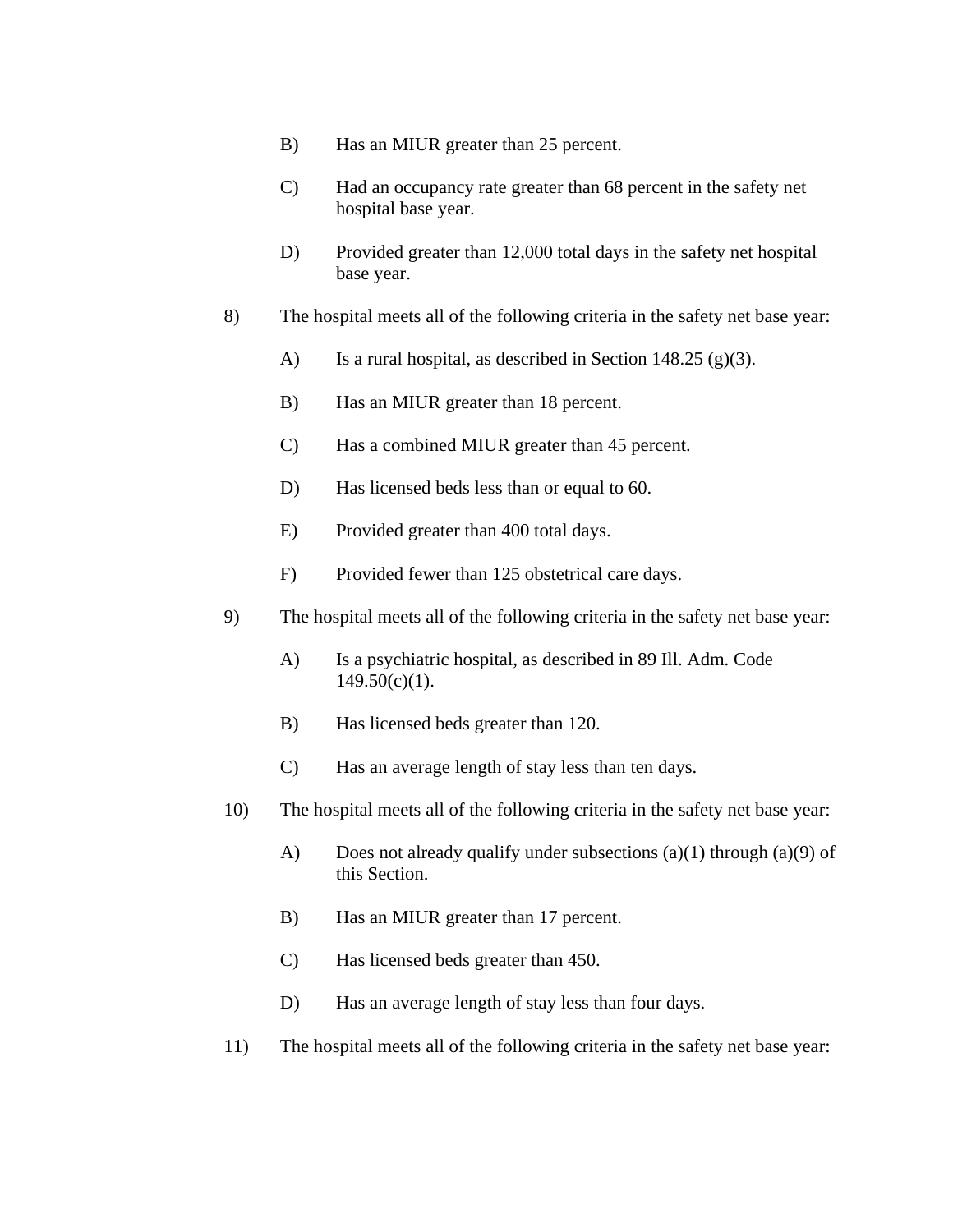- A) Does not already qualify under subsections  $(a)(1)$  through  $(a)(10)$ of this Section.
- B) Has an MIUR greater than 21 percent.
- C) Has licensed beds greater than 350.
- D) Has an average length of stay less than 3.15 days.
- 12) The hospital meets all of the following criteria in the safety net base year:
	- A) Does not already qualify under subsections  $(a)(1)$  through  $(a)(11)$ of this Section.
	- B) Has an MIUR greater than 34 percent.
	- C) Has licensed beds greater than 350.
	- D) Is designated a perinatal Level II center by the Illinois Department of Public Health.
- 13) The hospital meets all of the following criteria in the safety net base year:
	- A) Does not already qualify under subsections (a)(1) through (a)(12) of this Section.
	- B) Has an MIUR greater than 35 percent.
	- C) Has an average length of stay less than four days.
- 14) The hospital meets all of the following criteria in the safety net base year:
	- A) Does not already qualify under subsections  $(a)(1)$  through  $(a)(13)$ of this Section.
	- B) Has a CMIUR greater than 25 percent.
	- C) Has an MIUR greater than 12 percent.
	- D) Is designated a perinatal Level II center by the Illinois Department of Public Health.
	- E) Has licensed beds greater than 400.
	- F) Has an average length of stay less than 3.5 days.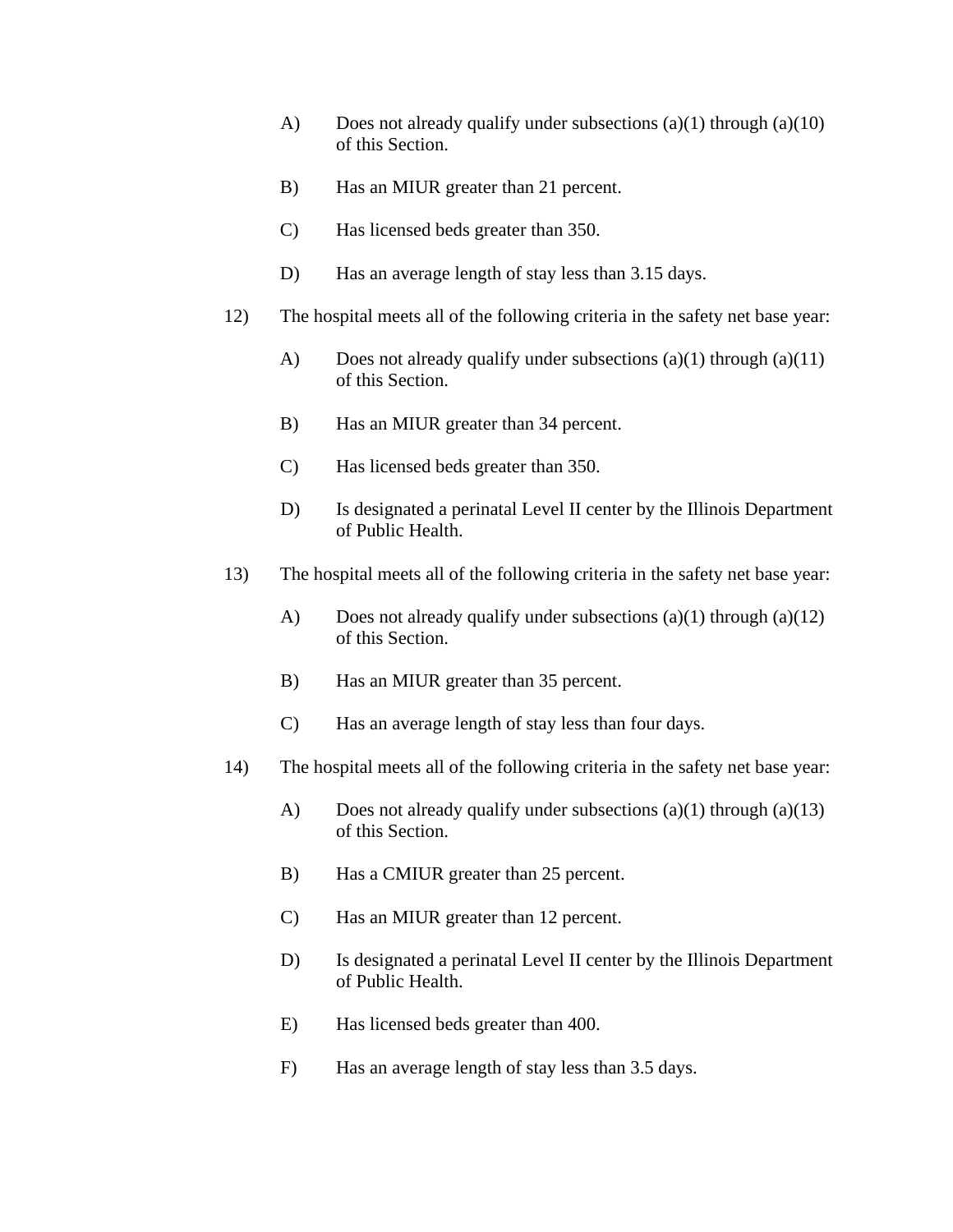- 15) The hospital meets all of the following criteria in the safety net base year:
	- A) Does not already qualify under subsections  $(a)(1)$  through  $(a)(14)$ of this Section.
	- B) Has a CMIUR greater than 28 percent.
	- C) Is designated a perinatal Level II center by the Illinois Department of Public Health.
	- D) Has licensed beds greater than 320.
	- E) Had an occupancy rate greater than 37 percent in the safety net hospital base year.
	- F) Has an average length of stay less than 3.1 days.
- b) The following five classes of hospitals are ineligible for safety net adjustment payments associated with the qualifying criteria listed in subsections (a)(1) through (a)(4), subsections (a)(6) through (a)(8) and subsections (a)(10) through (a) $\left(\frac{(14)}{(15)}\right)$  of this Section:
	- 1) Hospitals located outside of Illinois.
	- 2) County-owned hospitals, as described in Section 148.25(b)(1)(A).
	- 3) Hospitals organized under the University of Illinois Hospital Act, as described in Section  $148.25(b)(1)(B)$ .
	- 4) Psychiatric hospitals, as described in 89 Ill. Adm. Code 149.50(c)(1).
	- 5) Long term stay hospitals, as described in 89 Ill. Adm. Code  $149.50(c)(4)$ .
- c) Safety Net Adjustment Rates
	- 1) For a hospital qualifying under subsection  $(a)(1)$  of this Section, the rate is the sum of the amounts for each of the following criteria for which it qualifies:
		- A) A qualifying hospital-\$15.00.
		- B) A rehabilitation hospital, as described in 89 Ill. Adm. Code 149.50(c)(2)-\$20.00.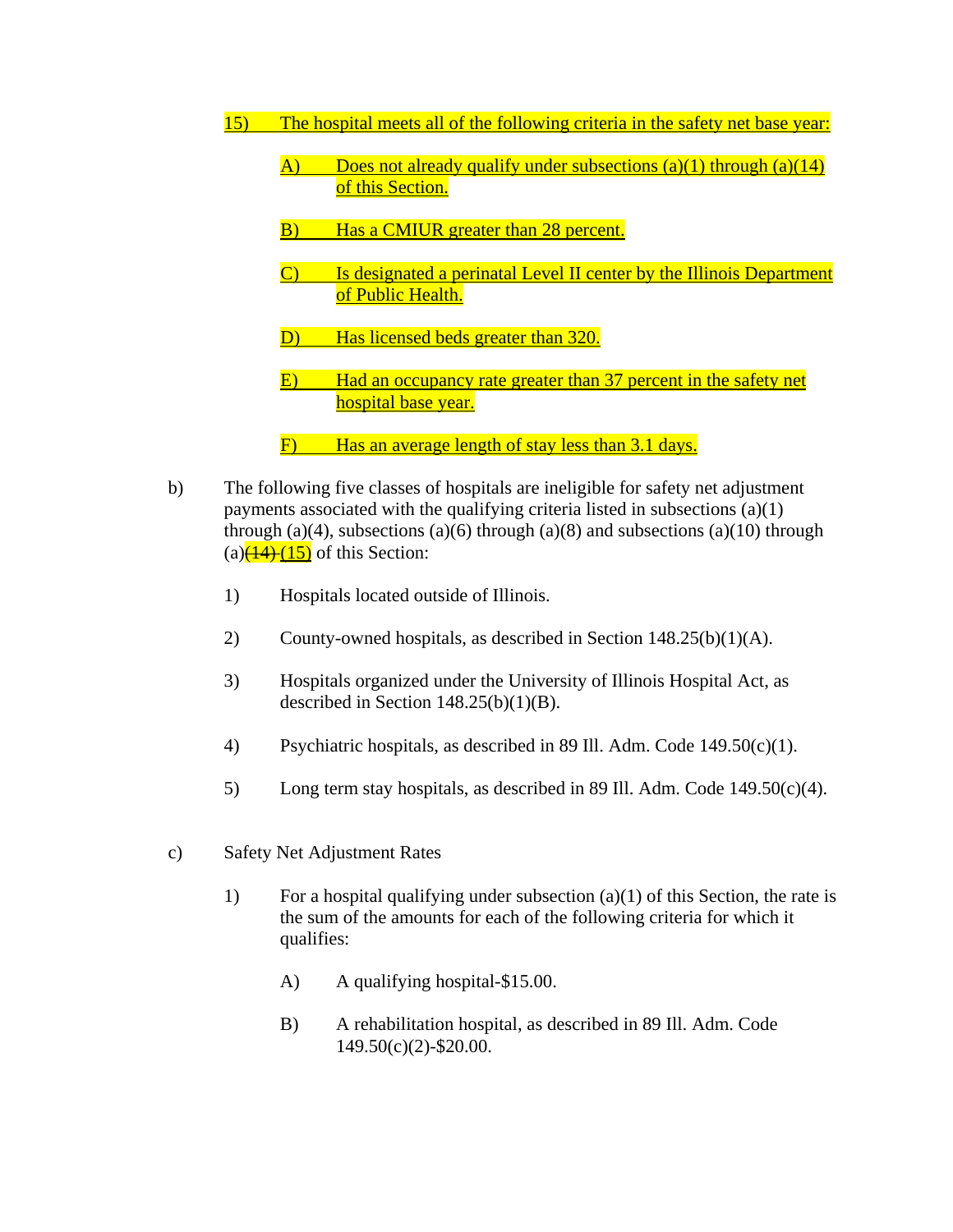- C) A children's hospital, as described in 89 Ill. Adm. Code 149.50(c)(3)-\$20.00.
- D) A children's hospital that has an MIUR greater than or equal to 80 per centum that is:
	- i) Located within HSA 6 or HSA 7-\$296.00.
	- ii) Located outside HSA 6 or HSA 7-\$35.00.
- E) A children's hospital that has an MIUR less than 80 per centum, but greater than or equal to 60 per centum, that is:
	- i) Located within HSA 6 or HSA 7-\$35.00.
	- ii) Located outside HSA 6 or HSA 7-\$15.00.
- F) A children's hospital that has an MIUR less than 60 per centum, but greater than or equal to 45 per centum, that is:
	- i) Located within HSA 6 or HSA 7-\$12.00.
	- ii) Located outside HSA 6 or HSA 7-\$5.00.
- G) A children's hospital with more than 25 graduate medical education programs, as listed in the "2000-2001 Graduate Medical Education Directory" - \$125.00 \$255.50.
- H) A children's hospital that is a rural hospital-\$145.00.
- I) A qualifying hospital that is neither a rehabilitation hospital nor a children's hospital, that is located in HSA 6 and that:
	- i) Provides obstetrical care-\$10.00.
	- ii) Has at least one graduate medical education program, as listed in the "2000-2001 Graduate Medical Education Directory"-\$5.00.
	- iii) Has at least one obstetrical graduate medical education program, as listed in the "2000-2001 Graduate Medical Education Directory"-\$5.00.
	- iv) Provided more than 5,000 obstetrical days during the safety net hospital base year-\$35.00.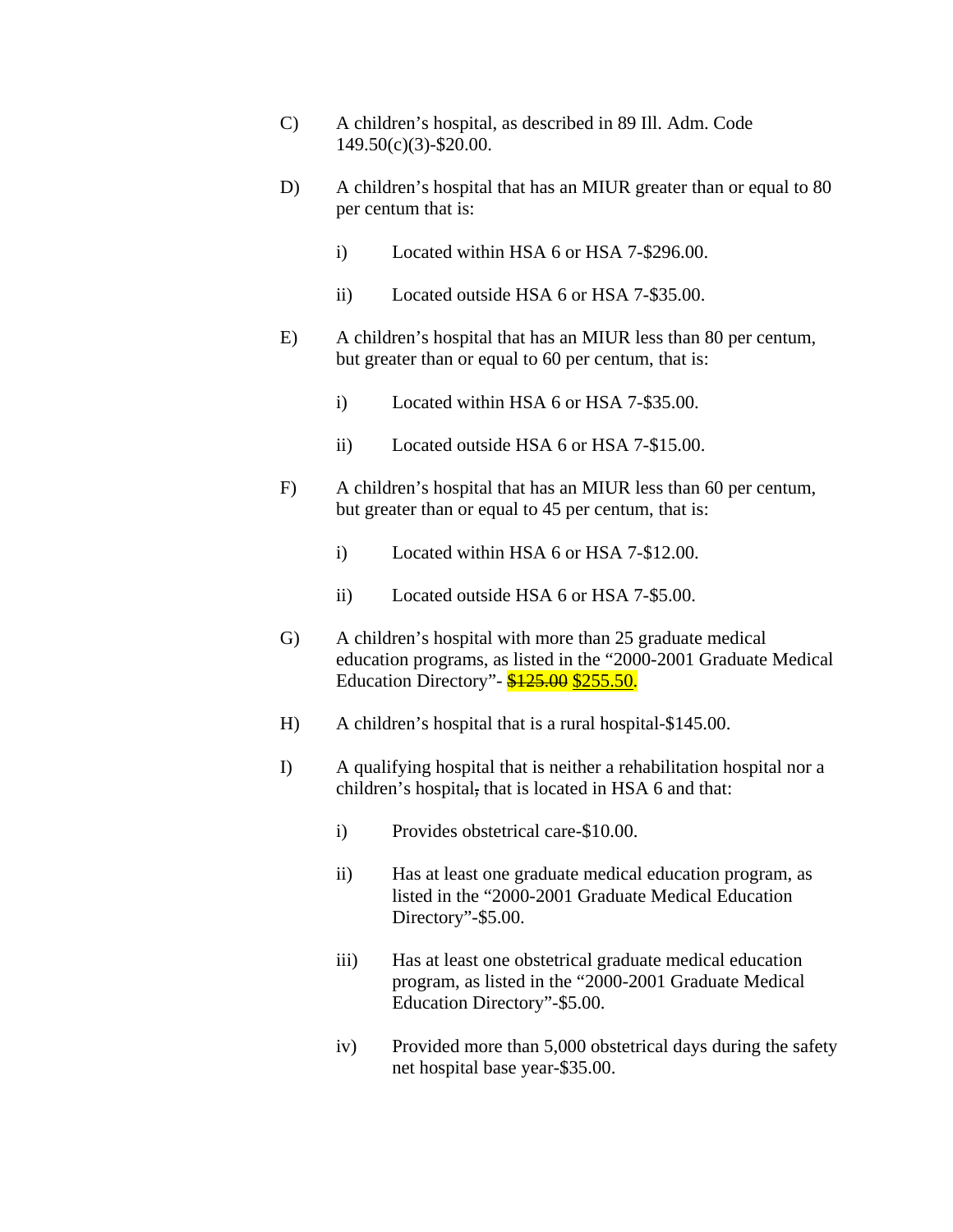- v) Provided fewer than 4,000 obstetrical days during the safety net hospital base year and its average length of stay is: less than or equal to 4.50 days-\$5.00; less than 4.00 days-\$5.00; less than 3.75 days-\$5.00.
- vi) Provides obstetrical care and has an MIUR greater than 65 percent-\$11.00.
- vii) Has greater than 700 licensed beds- $\frac{$37.75}{$57.25}$ .
- J) A qualifying hospital that is neither a rehabilitation hospital nor a children's hospital, that is located outside HSA 6, that has an MIUR greater than 50 per centum, and that:
	- i) Provides obstetrical care-\$70.00.
	- ii) Does not provide obstetrical care-\$30.00.
	- iii) Is a trauma center, recognized by the Illinois Department of Public Health (IDPH), as of July 1, 2005-\$173.50.
- K) A qualifying hospital that provided greater than 35,000 total days in the safety net hospital base year-\$6.00.
- L) A qualifying hospital with two or more graduate medical education programs, as listed in the "2000-2001 Graduate Medical Education Directory", with an average length of stay fewer than 4.00 days- \$48.00.
- 2) For a hospital qualifying under subsection  $(a)(2)$  of this Section, the rate shall be  $\frac{$123.00}{$154.50}$ .
- 3) For a hospital qualifying under subsection (a)(3) of this Section, the rate is the sum of the amounts for each of the following criteria for which it qualifies:
	- A) A qualifying hospital-\$40.00.
	- B) A hospital that has an average length of stay of fewer than 4.00 days, and:
		- i) More than 150 licensed beds-\$20.00.
		- ii) Fewer than 150 licensed beds-\$40.00.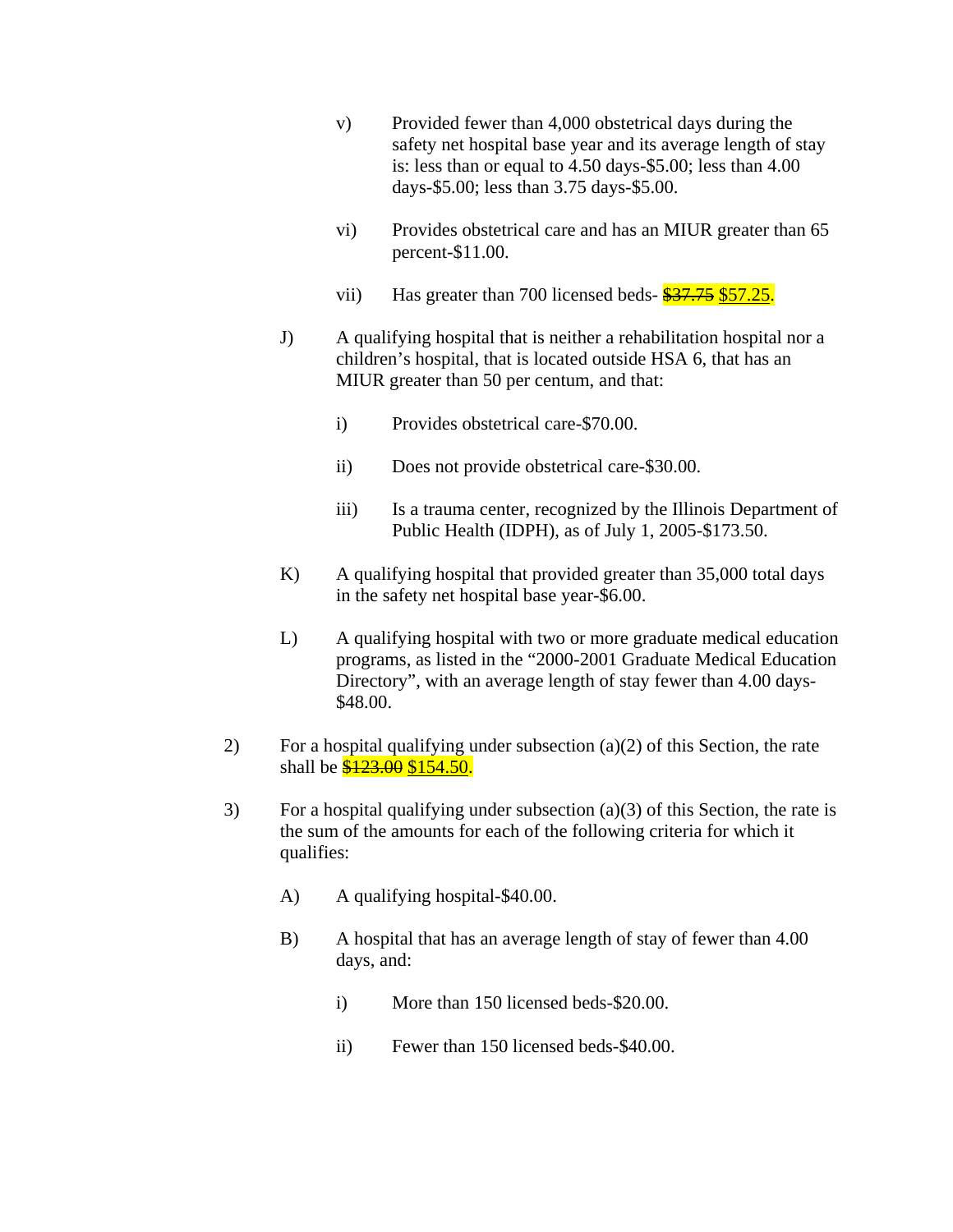- C) A qualifying hospital with the lowest average length of stay- \$15.00.
- D) A hospital that has a CMIUR greater than 65 per centum-\$35.00.
- E) A hospital that has fewer than 25 total admissions in the safety net hospital base year-\$160.00.
- 4) For a hospital qualifying under subsection (a)(4) of this Section, the rate shall be \$55.00.
- 5) For a hospital qualifying under subsection (a)(5) of this Section, the rate is the sum of the amounts for each of the following for which it qualifies, divided by the hospital's total days:
	- A) The hospital that has the highest number of obstetrical care admissions-\$30,840.00.
	- B) The greater of:
		- i) The product of \$115.00 multiplied by the number of obstetrical care admissions.
		- ii) The product of \$11.50 multiplied by the number of general care admissions.
- 6) For a hospital qualifying under subsection  $(a)(6)$  of this Section, the rate is  $$53.00$  \$149.00.
- 7) For a hospital qualifying under subsection (a)(7) of this Section, the rate is \$175.50 \$322.50.
- 8) For a hospital qualifying under subsection (a)(8) of this Section, the rate is \$124.50.
- 9) For a hospital qualifying under subsection (a)(9) of this Section, the rate is \$85.50.
- 10) For a hospital qualifying under subsection (a)(10) of this Section, the rate is  $\frac{$13.75}{$96.25}$ .
- 11) For a hospital qualifying under subsection (a)(11) of this Section, the rate is \$39.50.
- 12) For a hospital qualifying under subsection  $(a)(12)$  of this Section, the rate is \$120.25.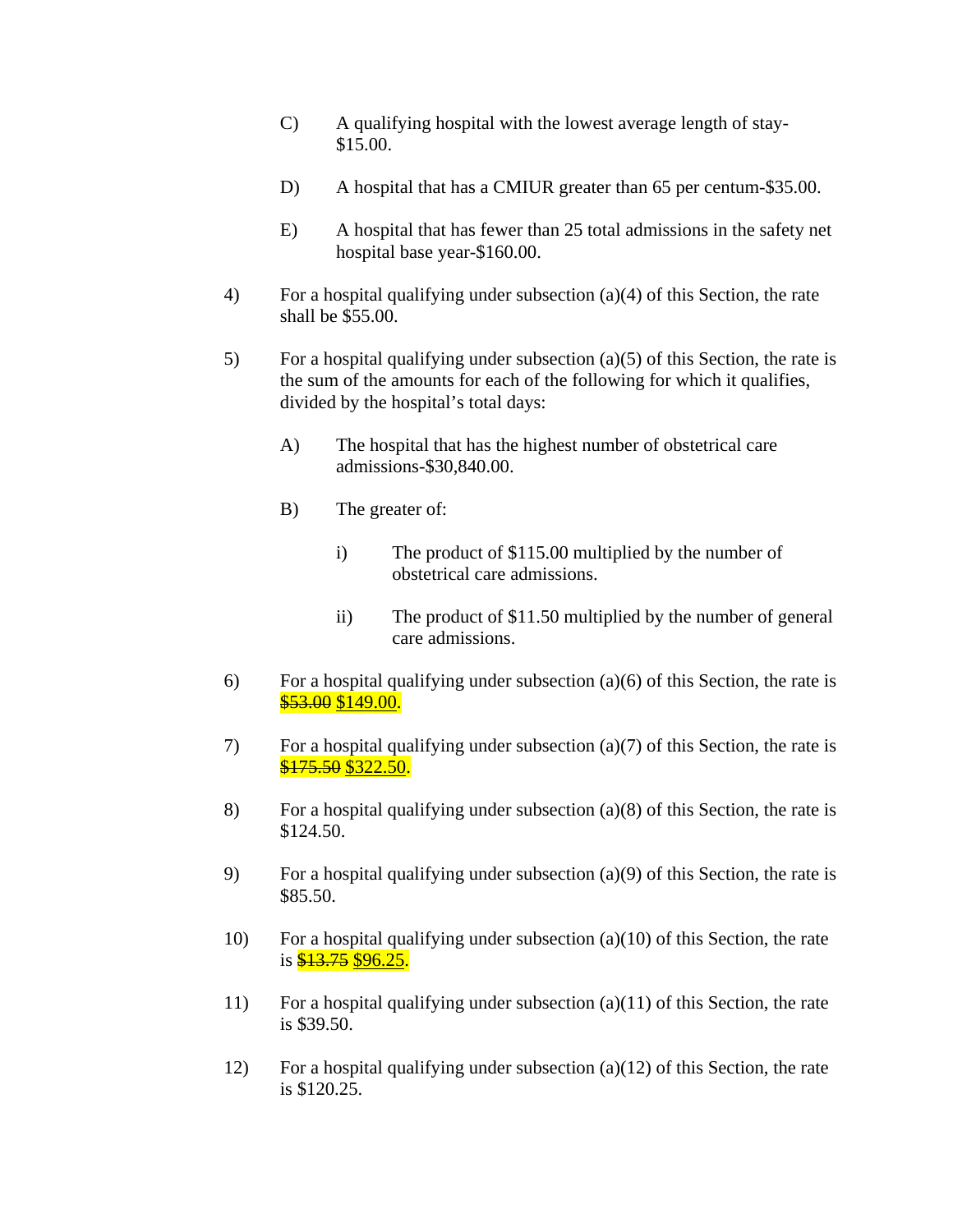- 13) For a hospital qualifying under subsection (a)(13) of this Section, the rate is **\$231.50 \$365.00.**
- 14) For a hospital qualifying under subsection (a)(14) of this Section, the rate is **\$172.00 \$430.00.**
- 15) For a hospital qualifying under subsection (a)(15) of this Section, the rate is \$540.00
- d) Payment to a Qualifying Hospital
	- 1) The total annual payments to a qualifying hospital shall be the product of the hospital's rate multiplied by two multiplied by total days.
	- 2) For the safety net adjustment period occurring in State fiscal year  $200\frac{67}{10}$ , total payments will equal the methodologies described in subsection (c) of this Section. For the period  $\frac{q}{\text{C}}$   $\frac{q}{q}$  January 1, 2007 through June 30, 200 $\frac{67}{1}$ , payment will equal the State fiscal year 200 $\frac{67}{1}$  amount less the amount the hospital received under the safety net adjustment period for the quarters ending September 30, 20056 and December 31, 2006.
	- 3) For safety net adjustment periods occurring after State fiscal year 20067, total payments will equal the methodologies described in subsection (c) of this Section and shall be paid to the hospital during the safety net adjustment period in installments on, at least, a quarterly basis.
- e) Definitions
	- 1) "Average length of stay" means, for a given hospital, a fraction in which the numerator is the number of total days and the denominator is the number of total admissions.
	- 2) "CMIUR" means, for a given hospital, the sum of the MIUR plus the Medicaid obstetrical inpatient utilization rate, determined as of October 1, 2001, as defined in Section 148.120(k)(6).
	- 3) "General care admissions" means, for a given hospital, the number of hospital inpatient admissions for recipients of medical assistance under Title XIX of the Social Security Act, as tabulated from the Department's claims data for admissions occurring in the safety net hospital base year that were adjudicated by the Department by June 30, 2001, excluding admissions for: obstetrical care, as defined in subsection (e)(7) of this Section; normal newborns; psychiatric care; physical rehabilitation; and those covered in whole or in part by Medicare (Medicaid/Medicare crossover admissions).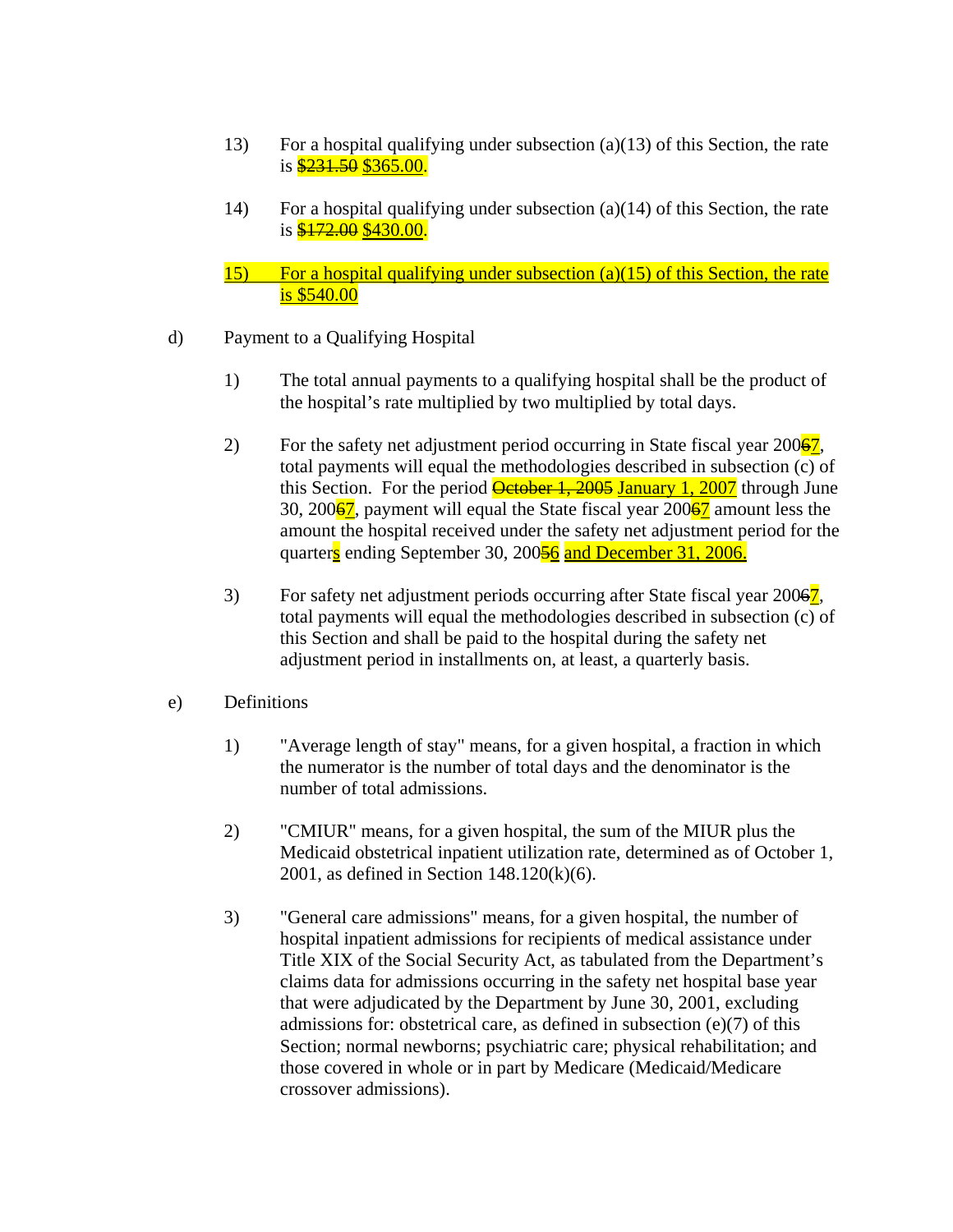- 4) "HSA" means Health Service Area, as defined by the Illinois Department of Public Health.
- 5) "Licensed beds" means, for a given hospital, the number of licensed beds, excluding long term care and substance abuse beds, as listed in the July 25, 2001, Illinois Department of Public Health report entitled "Percent Occupancy by Service in Year 2000 for Short Stay, Non-Federal Hospitals in Illinois."
- 6) "MIUR", for a given hospital, has the meaning as defined in Section 148.120(k)(5) and shall be determined in accordance with Section 148.120(c) and (f). For purposes of this Section, the MIUR determination that was used to determine a hospital's eligibility for Disproportionate Share Hospital Adjustment payments in rate year 2002 shall be the same determination used to determine a hospital's eligibility for safety net adjustment payments in the Safety Net Adjustment Period.
- 7) "Obstetrical care admissions" means, for a given hospital, the number of hospital inpatient admissions for recipients of medical assistance under Title XIX of the Social Security Act, as tabulated from the Department's claims data, for admissions occurring in the safety net hospital base year that were adjudicated by the Department through June 30, 2001, and were assigned by the Department a diagnosis related grouping (DRG) code of 370 through 375.
- 8) "Obstetrical care days" means, for a given hospital, days of hospital inpatient service associated with the obstetrical care admissions described in subsection (e)(7) of this Section.
- 9) "Occupancy rate" means a fraction, the numerator of which is the hospital's total days, excluding long term care and substance abuse days, and the denominator of which is the hospital's total beds, excluding long term care and substance abuse beds, multiplied by 365 days. The data used for calculation of the hospital occupancy rate is as listed in the July 25, 2001, Illinois Department of Public Health report entitled "Percent Occupancy by Service in Year 2000 for Short Stay, Non-Federal Hospitals in Illinois".
- 10) "Safety net hospital base year" means the 12-month period beginning on July 1, 1999, and ending on June 30, 2000.
- 11) "Safety net adjustment period" means, beginning July 1, 2002, the 12 month period beginning on July 1 of a year and ending on June 30 of the following year.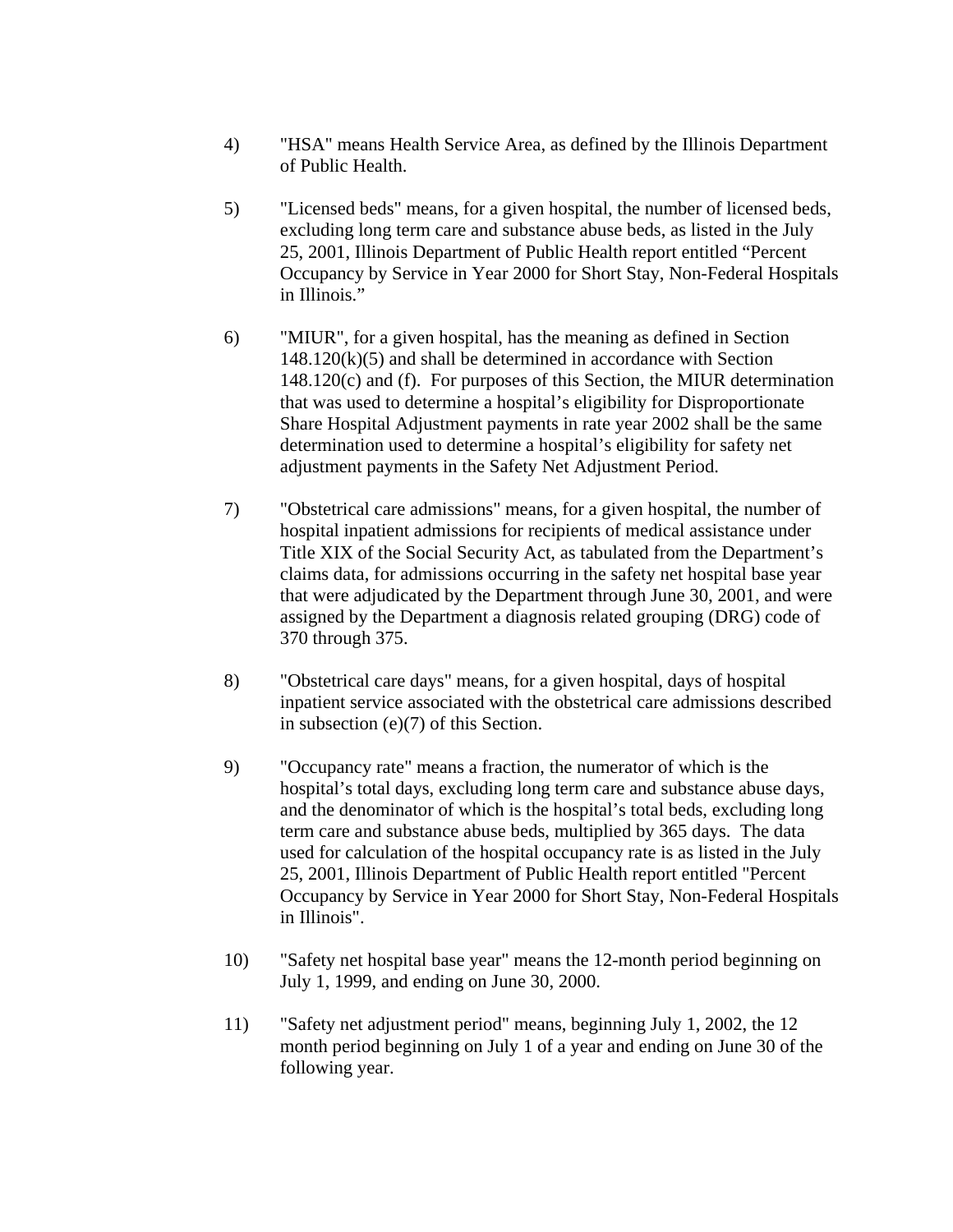- 12) "Total admissions" means, for a given hospital, the number of hospital inpatient admissions for recipients of medical assistance under Title XIX of the Social Security Act, excluding admissions for individuals eligible for Medicare under Title XVIII of that Act (Medicaid/Medicare crossover admissions), as tabulated from the Department's claims data for admissions occurring in the safety net hospital base year that were adjudicated by the Department through June 30, 2001.
- 13) "Total days" means, for a given hospital, the sum of days of inpatient hospital service provided to recipients of medical assistance under Title XIX of the federal Social Security Act, excluding days for individuals eligible for Medicare under Title XVIII of that Act (Medicaid/Medicare crossover days), as tabulated from the Department's claims data for admissions occurring in the safety net hospital base year that were adjudicated by the Department through June 30, 2001.

(Source: Amended at 31 Ill. Reg. \_\_\_\_\_\_\_\_, effective \_\_\_\_\_\_\_\_\_\_\_\_\_\_\_\_\_)

## **Section 148.295 Critical Hospital Adjustment Payments (CHAP)**

Critical Hospital Adjustment Payments (CHAP) shall be made to all eligible hospitals excluding county-owned hospitals, as described in Section 148.25 (b)(1)(A), unless otherwise noted in this Section, and hospitals organized under the University of Illinois Hospital Act, as described in Section 148.25 (b)(1)(B), for inpatient admissions occurring on or after July 1, 1998, in accordance with this Section.

- a) Trauma Center Adjustments (TCA) The Department shall make a TCA to Illinois hospitals recognized, as of the first day of July in the CHAP rate period, as a Level I or Level II trauma center by the Illinois Department of Public Health (IDPH) in accordance with the provisions of subsections  $(a)(1)$  through  $(a)(3)$  of this Section.
	- 1) Level I Trauma Center Adjustment.
		- A) Criteria. Illinois hospitals that, on the first day of July in the CHAP rate period, are recognized as a Level I trauma center by the Illinois Department of Public Health shall receive the Level I trauma center adjustment.
		- B) Adjustment. Illinois hospitals meeting the criteria specified in subsection  $(a)(1)(A)$  of this Section shall receive an adjustment as follows:
			- i) Hospitals with Medicaid trauma admissions equal to or greater than the mean Medicaid trauma admissions, for all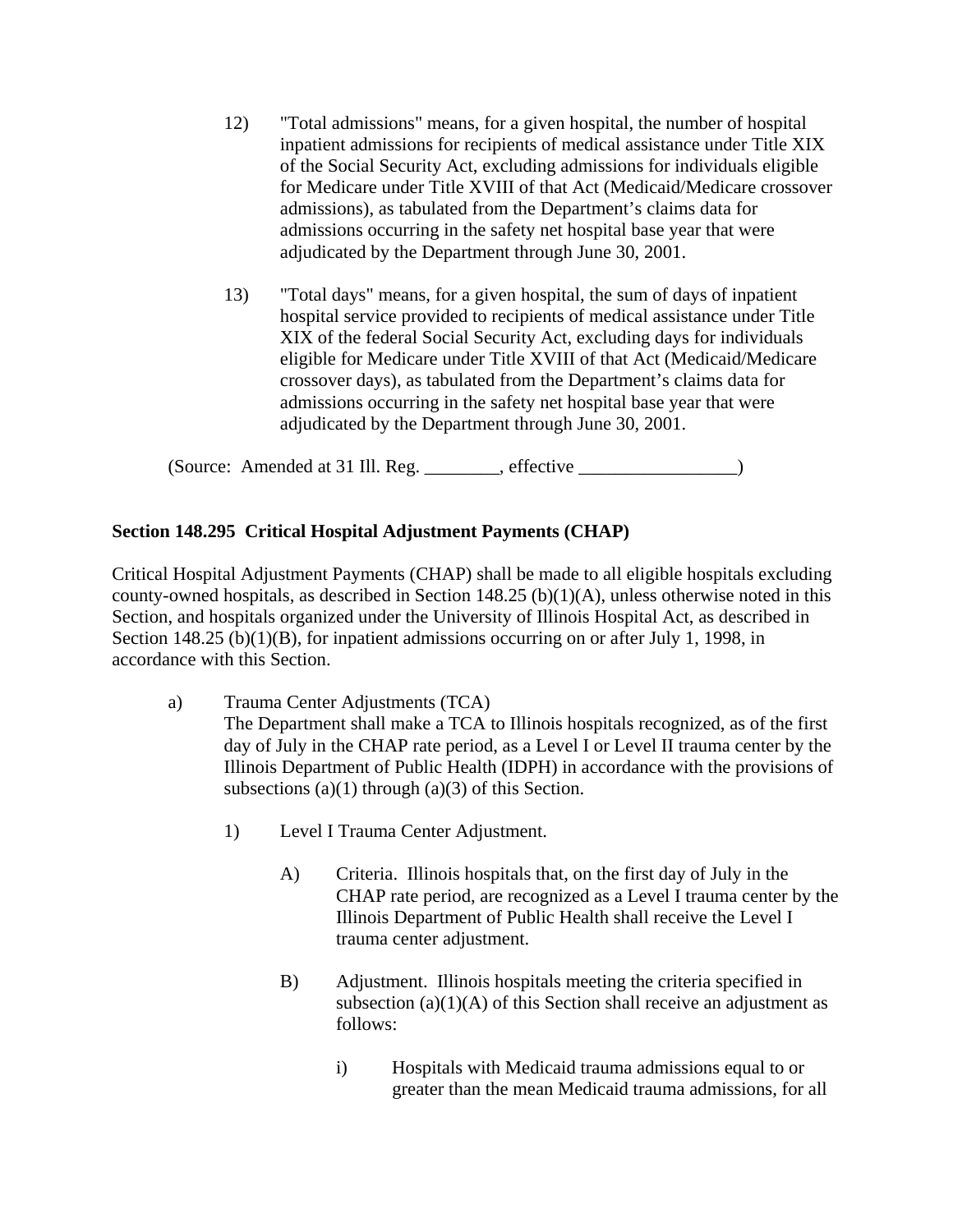hospitals qualifying under subsection  $(a)(1)(A)$  of this Section, shall receive an adjustment of \$21,365.00 per Medicaid trauma admission in the CHAP base period.

- ii) Hospitals with Medicaid trauma admissions less than the mean Medicaid trauma admissions, for all hospitals qualifying under subsection  $(a)(1)(A)$  of this Section, shall receive an adjustment of \$14,165.00 per Medicaid trauma admission in the CHAP base period.
- 2) Level II Rural Trauma Center Adjustment. Illinois rural hospitals, as defined in Section 148.25 $(g)(3)$ , that, on the first day of July in the CHAP rate period, are recognized as a Level II trauma center by the Illinois Department of Public Health shall receive an adjustment of \$11,565.00 per Medicaid trauma admission in the CHAP base period.
- 3) Level II Urban Trauma Center Adjustment. Illinois urban hospitals, as described in Section  $148.25(g)(4)$ , that, on the first day of July in the CHAP rate period, are recognized as Level II trauma centers by the Illinois Department of Public Health shall receive an adjustment of \$11,565.00 per Medicaid trauma admission in the CHAP base period, provided that such hospital meets the criteria described below:
	- A) The hospital is located in a county with no Level I trauma center; and
	- B) The hospital is located in a Health Professional Shortage Area (HPSA) (42 CFR 5), as of the first day of July in the CHAP rate period, and has a Medicaid trauma admission percentage at or above the mean of the individual facility values determined in subsection (a)(3) of this Section; or the hospital is not located in an HPSA and has a Medicaid trauma admission percentage that is at least the mean plus one standard deviation of the individual facility values determined in subsection (a)(3) of this Section.
- b) Rehabilitation Hospital Adjustment (RHA) Illinois hospitals that, on the first day of July in the CHAP rate period, qualify as rehabilitation hospitals, as defined in 89 Ill. Adm. Code  $149.50(c)(2)$ , and that are accredited by the Commission on Accreditation of Rehabilitation Facilities (CARF), shall receive a rehabilitation hospital adjustment in the CHAP rate period that consists of the following three components:
	- 1) Treatment Component. All hospitals defined in subsection (b) of this Section shall receive \$4,215.00 per Medicaid Level I rehabilitation admission in the CHAP base period.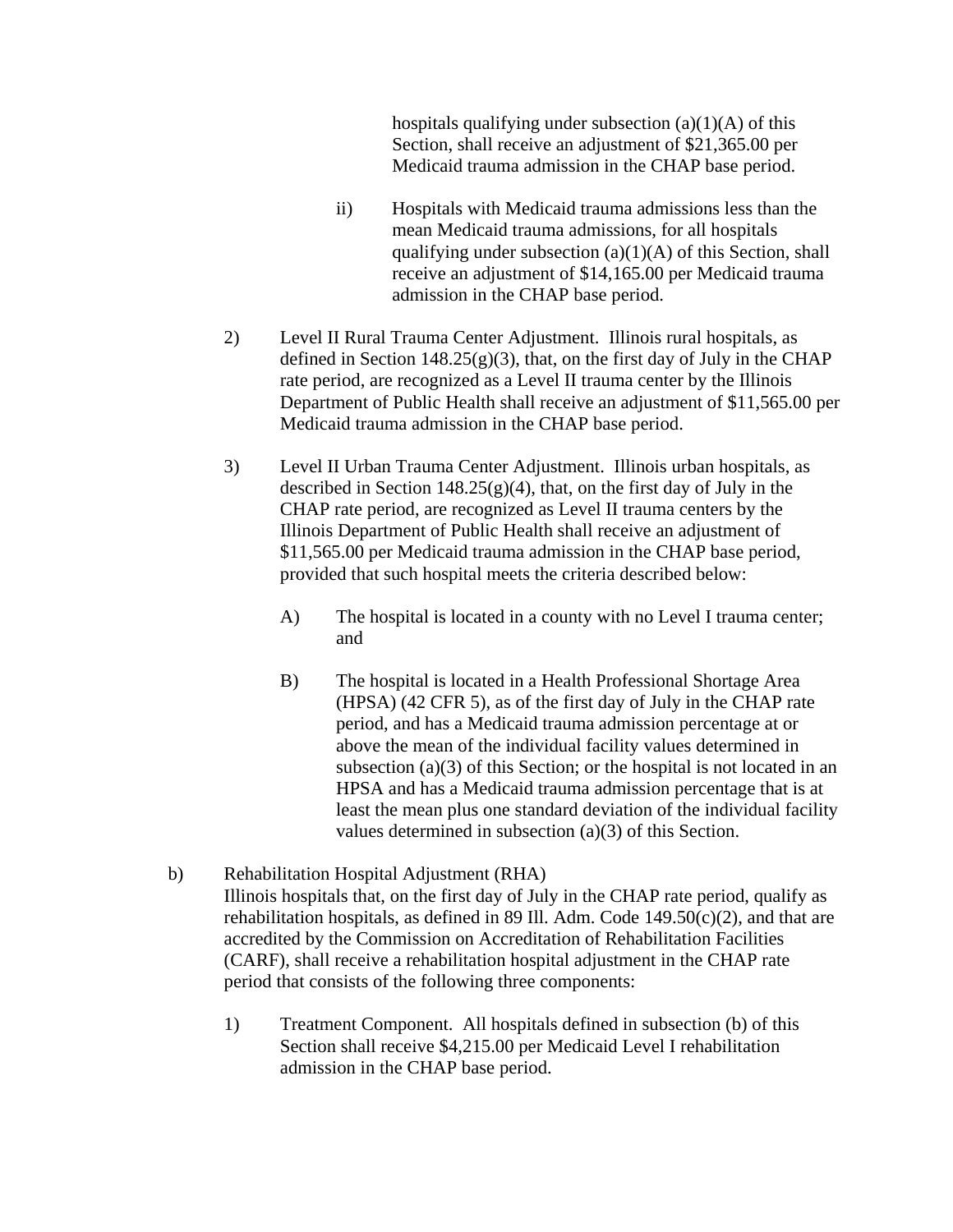- 2) Facility Component. All hospitals defined in subsection (b) of this Section shall receive a facility component that shall be based upon the number of Medicaid Level I rehabilitation admissions in the CHAP base period as follows:
	- A) Hospitals with fewer than 60 Medicaid Level I rehabilitation admissions in the CHAP base period shall receive a facility component of \$229,360.00 in the CHAP rate period.
	- B) Hospitals with 60 or more Medicaid Level I rehabilitation admissions in the CHAP base period shall receive a facility component of \$527,528.00 in the CHAP rate period.
- 3) Health Professional Shortage Area Adjustment Component. Hospitals defined in subsection (b) of this Section that are located in an HPSA on July 1, 1999, shall receive \$276.00 per Medicaid Level I rehabilitation inpatient day in the CHAP base period.
- c) Direct Hospital Adjustment (DHA) Criteria
	- 1) Qualifying Criteria

Hospitals may qualify for the DHA under this subsection (c) under the following categories unless the hospital does not provide comprehensive emergency treatment services as defined in 77 Ill. Adm. Code 250.710(a) on or after July 1, 2006, but did provide comprehensive emergency treatment services as defined in 77 Ill. Adm. Code 250.710(a) on January 1, 2006:

- A) Except for hospitals operated by the University of Illinois, children's hospitals, psychiatric hospitals, rehabilitation hospitals and long term stay hospitals, all other hospitals located in Health Service Area (HSA) 6 that either:
	- i) were eligible for Direct Hospital Adjustments under the CHAP program as of July 1, 1999 and had a Medicaid inpatient utilization rate (MIUR) equal to or greater than the statewide mean in Illinois on July 1, 1999;
	- ii) were eligible under the Supplemental Critical Hospital Adjustment Payment (SCHAP) program as of July 1, 1999 and had an MIUR equal to or greater than the statewide mean in Illinois on July 1, 1999; or
	- iii) were county owned hospitals as defined in 89 Ill. Adm. Code 148.25(b)(1)(A), and had an MIUR equal to or greater than the statewide mean in Illinois on July 1, 1999.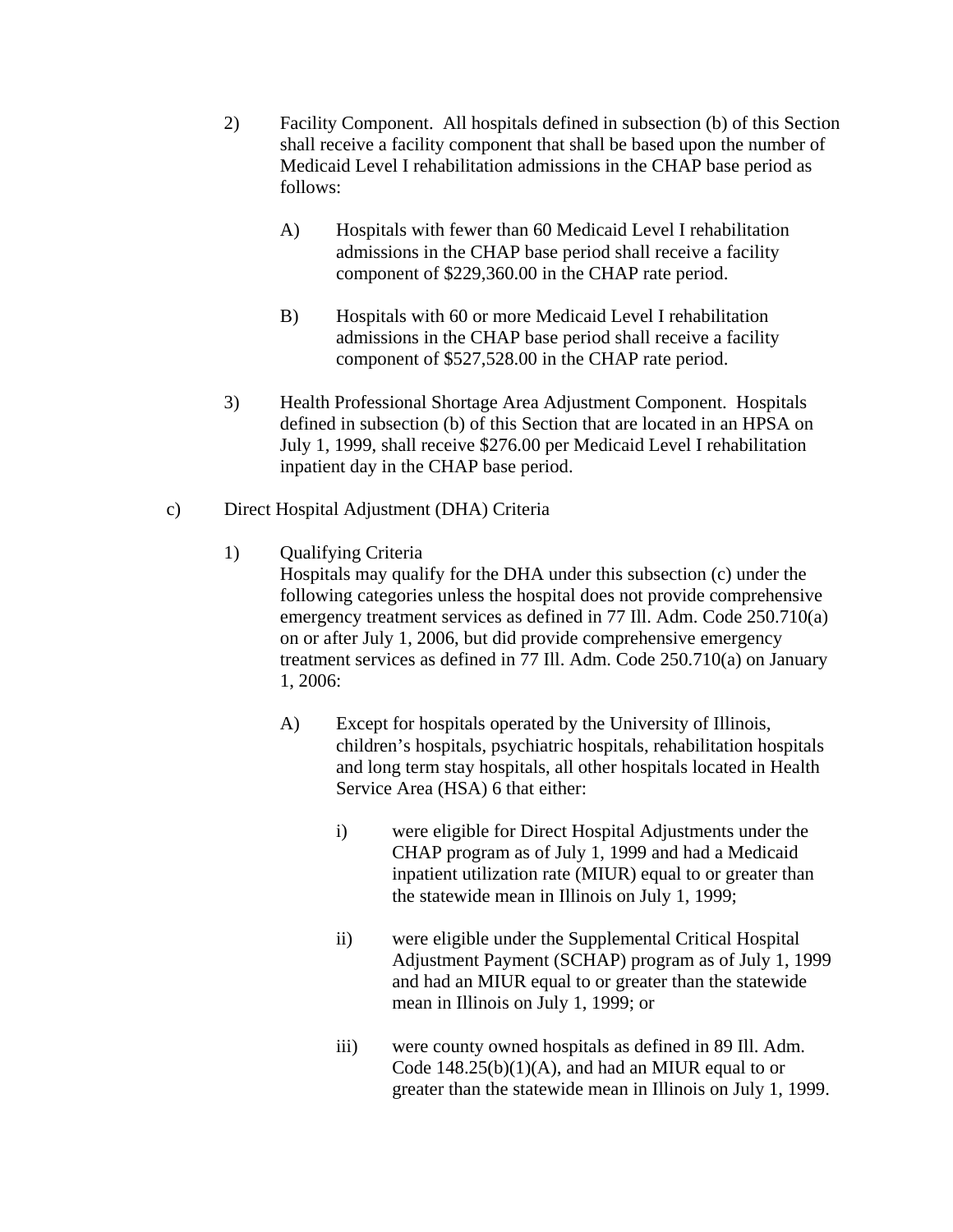- B) Illinois hospitals located outside of HSA 6 that had an MIUR greater than 60 percent on July 1, 1999 and an average length of stay less than ten days. The following hospitals are excluded from qualifying under this subsection  $(c)(1)(B)$ : children's hospitals; psychiatric hospitals; rehabilitation hospitals; and long term stay hospitals.
- C) Children's hospitals, as defined under 89 Ill. Adm. Code 149.50(c)(3), on July 1, 1999.
- D) Illinois teaching hospitals, with more than 40 graduate medical education programs on July 1, 1999, not qualifying in subsection  $(c)(1)(A)$ ,  $(B)$ , or  $(C)$  of this Section.
- E) Except for hospitals operated by the University of Illinois, children's hospitals, psychiatric hospitals, rehabilitation hospitals, long term stay hospitals and hospitals qualifying in subsection  $(c)(1)(A)$ ,  $(B)$ ,  $(C)$  or  $(D)$  of this Section, all other hospitals located in Illinois that had an MIUR equal to or greater than the mean plus one-half standard deviation on July 1, 1999 and provided more than 15,000 Total days.
- F) Except for hospitals operated by the University of Illinois, children's hospitals, psychiatric hospitals, rehabilitation hospitals, long term stay hospitals and hospitals otherwise qualifying in subsection  $(c)(1)(A)$ ,  $(B)$ ,  $(C)$ ,  $(D)$ , or  $(E)$  of this Section, all other hospitals that had an MIUR greater than 40 percent on July 1, 1999 and provided more than 7,500 Total days and provided obstetrical care as of July 1, 2001.
- G) Illinois teaching hospitals with 25 or more graduate medical education programs on July 1, 1999 that are affiliated with a Regional Alzheimer's Disease Assistance Center as designated by the Alzheimer's Disease Assistance Act [410 ILCS 405/4], that had an MIUR less than 25 percent on July 1, 1999 and provided 75 or more Alzheimer days for patients diagnosed as having the disease.
- H) Except for hospitals operated by the University of Illinois, children's hospitals, psychiatric hospitals, rehabilitation hospitals, long term stay hospitals and hospitals otherwise qualifying in subsection  $(c)(1)(A)$  through  $(c)(1)(G)$  of this Section, all other hospitals that had an MIUR greater than 50 percent on July 1, 1999.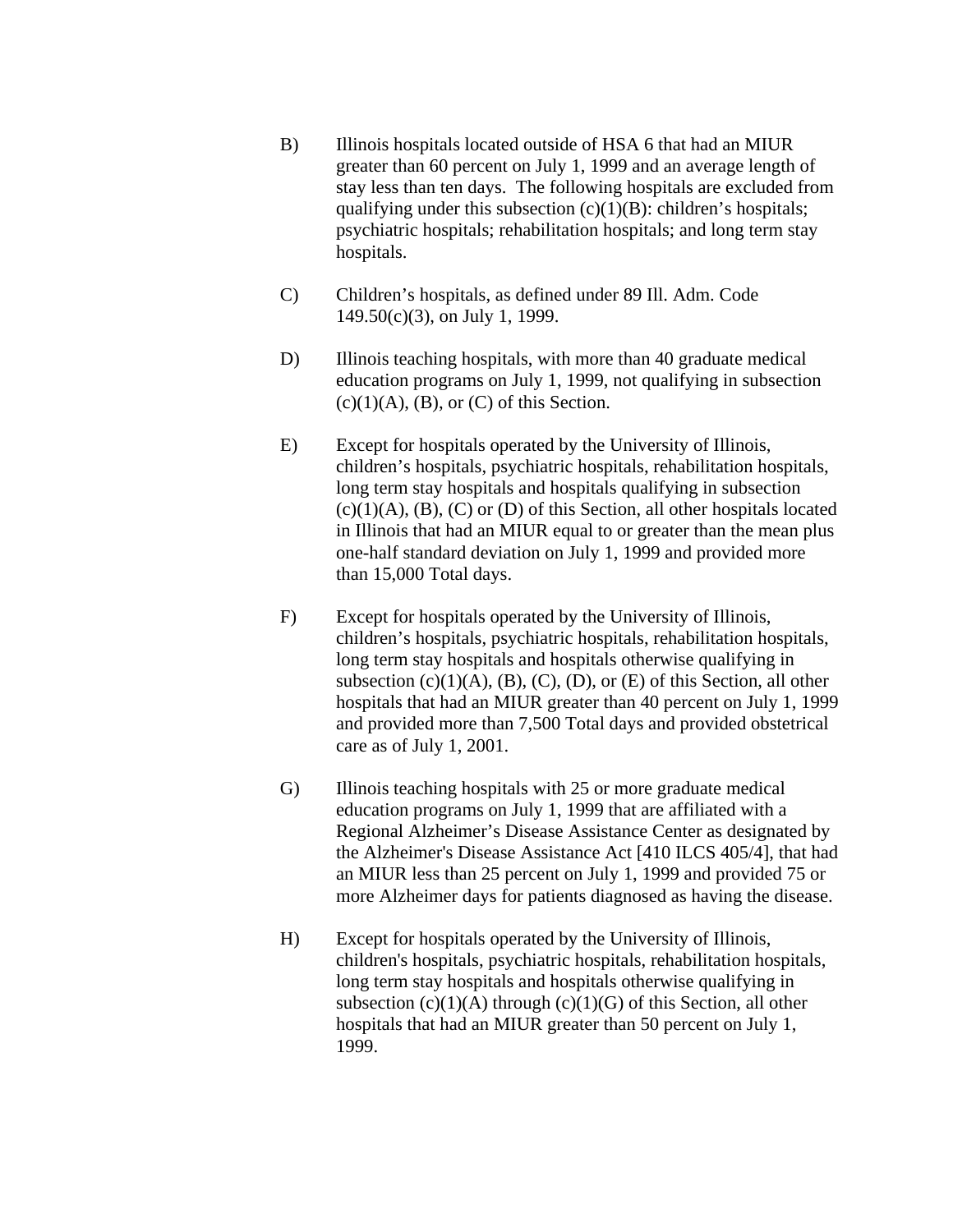- I) Except for hospitals operated by the University of Illinois, children's hospitals, psychiatric hospitals, rehabilitation hospitals, long term stay hospitals and hospitals otherwise qualifying in subsection  $(c)(1)(A)$  through  $(c)(1)(H)$  of this Section, all other hospitals that had an MIUR greater than 23 percent on July 1, 1999, had an average length of stay less than four days, provided more than 4,200 Total days and provided 100 or more Alzheimer days for patients diagnosed as having the disease.
- 2) DHA Rates
	- A) For hospitals qualifying under subsection  $(c)(1)(A)$  of this Section, the DHA rates are as follows:
		- i) Hospitals that have a Combined MIUR that is equal to or greater than the Statewide mean Combined MIUR, but less than one standard deviation above the Statewide mean Combined MIUR, will receive \$69.00 per day for hospitals that do not provide obstetrical care and \$105.00 per day for hospitals that do provide obstetrical care.
		- ii) Hospitals that have a Combined MIUR that is equal to or greater than one standard deviation above the Statewide mean Combined MIUR, but less than one and one-half standard deviation above the Statewide mean Combined MIUR, will receive \$105.00 per day for hospitals that do not provide obstetrical care and \$142.00 per day for hospitals that do provide obstetrical care.
		- iii) Hospitals that have a Combined MIUR that is equal to or greater than one and one-half standard deviation above the Statewide mean Combined MIUR, but less than two standard deviations above the Statewide mean Combined MIUR, will receive \$124.00 per day for hospitals that do not provide obstetrical care and \$160.00 per day for hospitals that do provide obstetrical care.
		- iv) Hospitals that have a Combined MIUR that is equal to or greater than two standard deviations above the Statewide mean Combined MIUR will receive \$142.00 per day for hospitals that do not provide obstetrical care and \$179.00 per day for hospitals that do provide obstetrical care.
	- B) Hospitals qualifying under subsection  $(c)(1)(A)$  of this Section will also receive the following rates: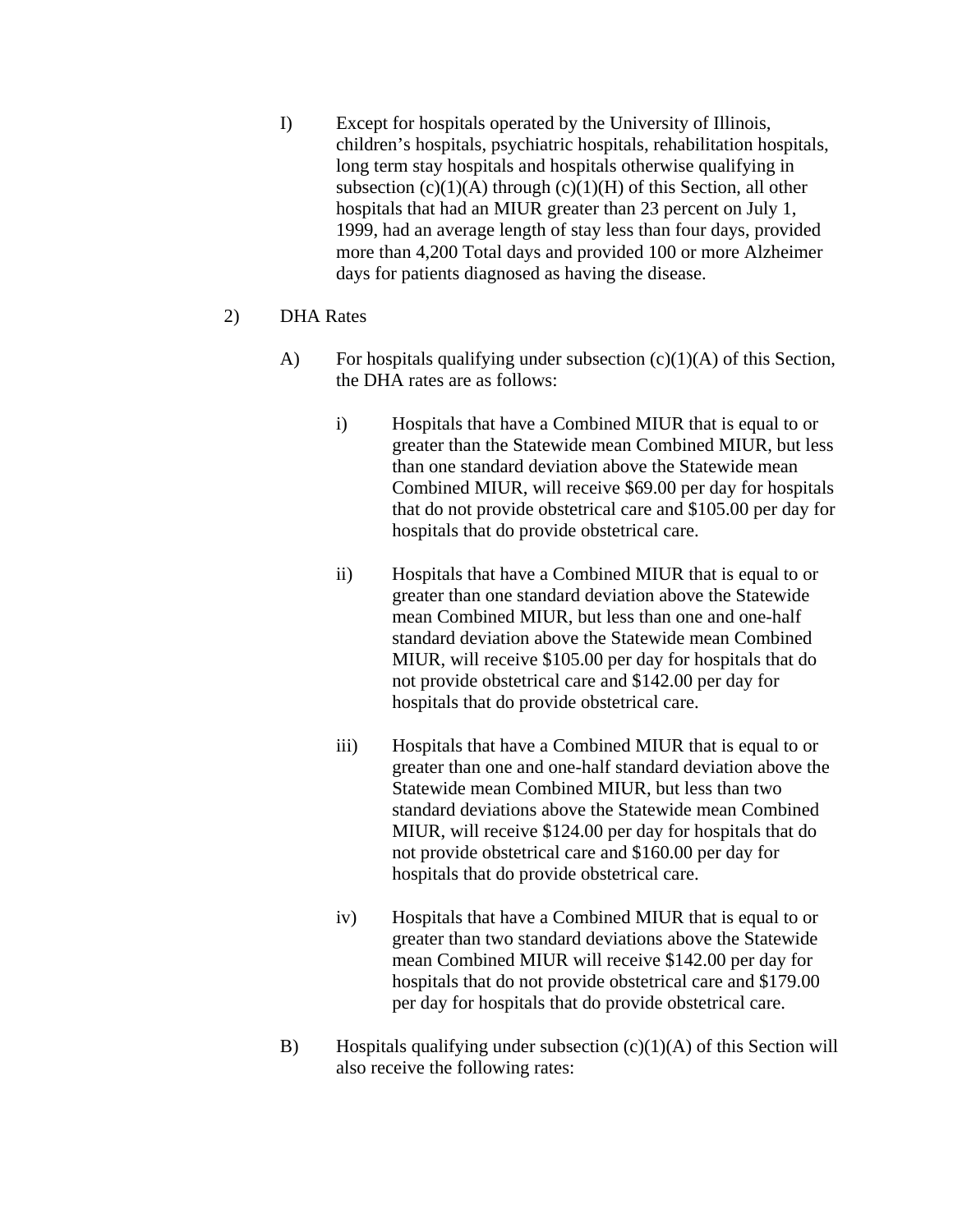- i) County owned hospitals as defined in Section 148.25 with more than 30,000 Total days will have their rate increased by \$455.00 per day.
- ii) Hospitals that are not county owned with more than 30,000 Total days will have their rate increased by \$330.00 per day.
- iii) Hospitals with more than 80,000 Total days will have their rate increased by an additional \$423.00 per day.
- iv) Hospitals with more than 4,500 Obstetrical days will have their rate increased by \$101.00 per day.
- v) Hospitals with more than 5,500 Obstetrical days will have their rate increased by an additional \$194.00 per day.
- vi) Hospitals with an MIUR greater than 74 percent will have their rate increased by \$147.00 per day.
- vii) Hospitals with an average length of stay less than 3.9 days will have their rate increased by \$41.00 per day.
- viii) Hospitals with an MIUR greater than the statewide mean plus one standard deviation that are designated a Perinatal Level 2 Center and have one or more obstetrical graduate medical education programs as of July 1, 1999 will have their rate increased by \$227.00 per day.
- ix) Hospitals receiving payments under subsection  $(c)(2)(A)(ii)$ of this Section that have an average length of stay less than four days will have their rate increased by \$528.00 per day.
- x) Hospitals receiving payments under subsection  $(c)(2)(A)(ii)$ of this Section that have an MIUR greater than 60 percent will have their rate increased by \$320.50 per day.
- xi) Hospitals receiving payments under subsection  $(c)(2)(A)(iv)$  of this Section that have an MIUR greater than 70 percent and have more than 20,000 days will have their rate increased by \$98.00 per day.
- xii) Hospitals with a Combined MIUR greater than75 percent, that have more than 20,000 total days, have an average length of stay less than five days and have at least one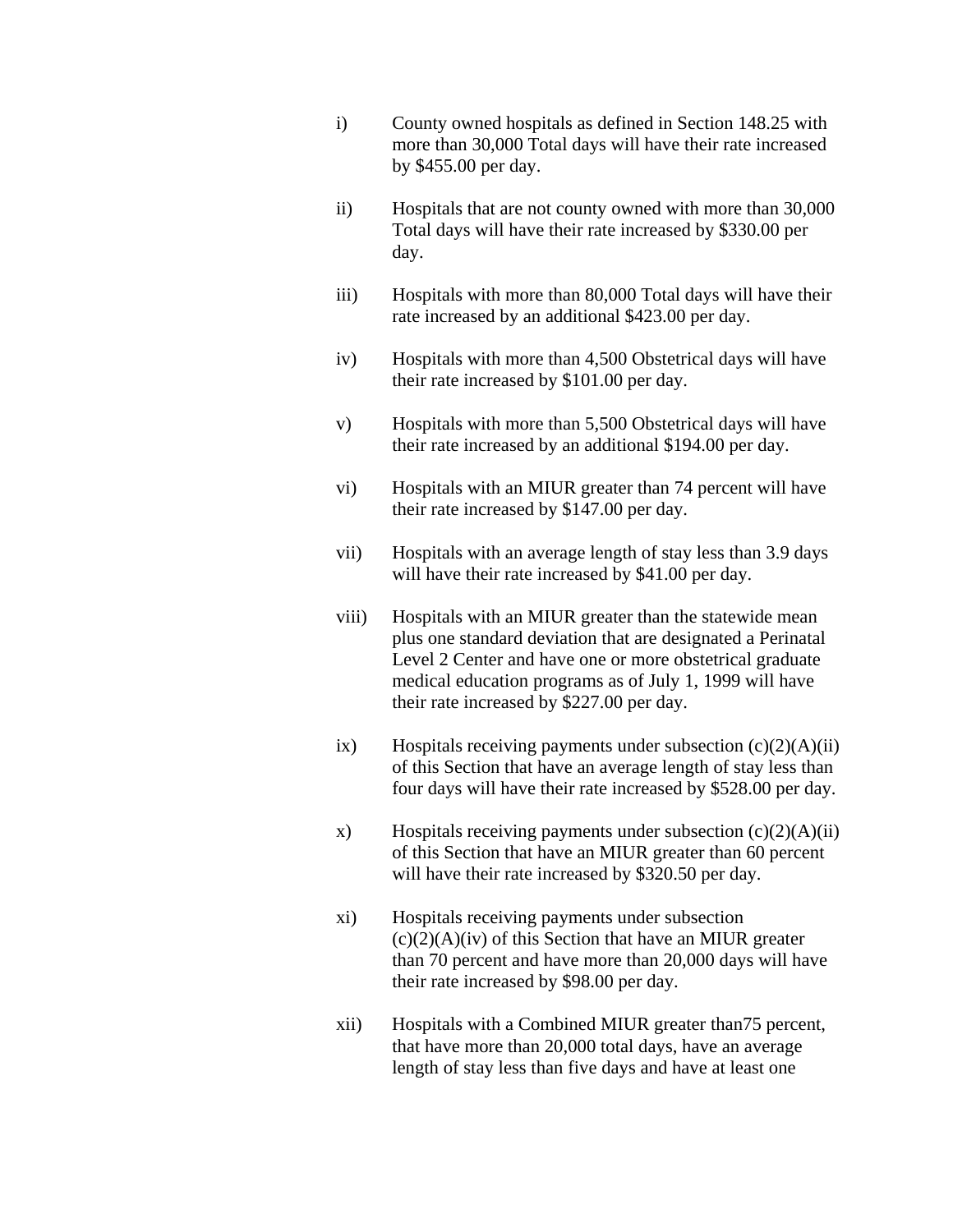graduate medical program will have their rate increased by \$148.00 per day.

- C) Hospitals qualifying under subsection  $(c)(1)(B)$  of this Section will receive the following rates:
	- i) Qualifying hospitals will receive a rate of \$421.00 per day.
	- ii) Qualifying hospitals with more than 1,500 Obstetrical days will have their rate increased by \$369.00 per day.
- D) Hospitals qualifying under subsection  $(c)(1)(C)$  of this Section will receive the following rates:
	- i) Hospitals will receive a rate of \$28.00 per day.
	- ii) Hospitals located in Illinois and outside of HSA 6 that have an MIUR greater than 60 percent will have their rate increased by \$55.00 per day.
	- iii) Hospitals located in Illinois and inside HSA 6 that have an MIUR greater than 80 percent will have their rate increased by \$573.00 per day.
	- iv) Hospitals that are not located in Illinois that have an MIUR greater than 45 percent will have their rate increased by \$32.00 per day for hospitals that have fewer than 4,000 Total days; or \$246.00 per day for hospitals that have more than 4,000 Total days but fewer than 8,000 Total days; or \$178.00 per day for hospitals that have more than 8,000 Total days.
	- v) Hospitals with more than 3,200 Total admissions will have their rate increased by \$328.00 per day.
- E) Hospitals qualifying under subsection  $(c)(1)(D)$  of this Section will receive the following rates:
	- i) Hospitals will receive a rate of \$41.00 per day.
	- ii) Hospitals with an MIUR between 18 percent and 19.75 percent will have their rate increased by an additional \$14.00 per day.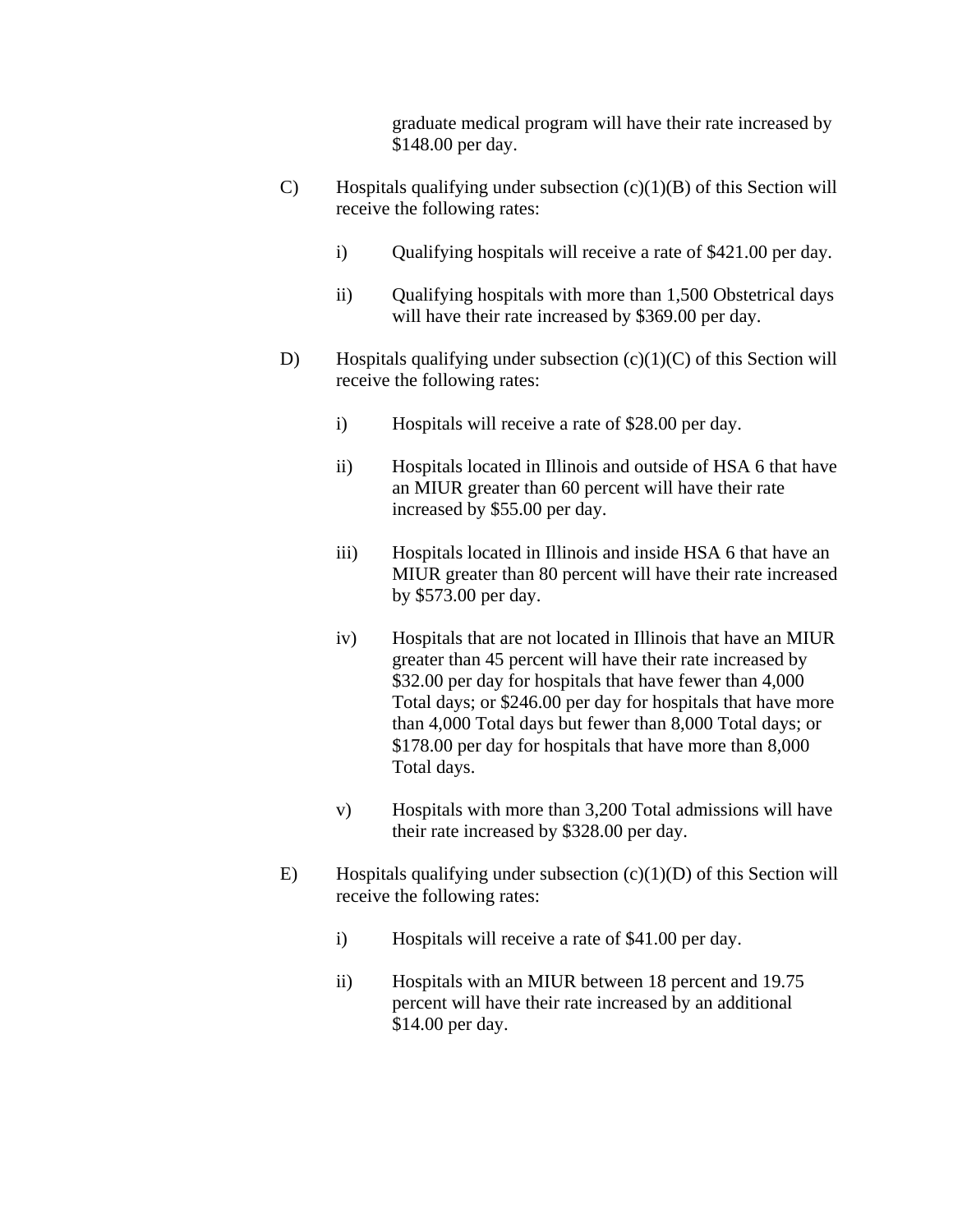- iii) Hospitals with an MIUR equal to or greater than 19.75 percent will have their rate increased by an additional \$110.25 per day.
- iv) Hospitals with a combined MIUR that is equal to or greater than 35 percent will have their rate increased by an additional \$41.00 per day.
- F) Hospitals qualifying under subsection  $(c)(1)(E)$  of this Section will receive \$188.00 per day.
- G) Hospitals qualifying under subsection  $(c)(1)(F)$  of this Section will receive a rate of \$55.00 per day.
- H) Hospitals that qualify under subsection  $(c)(1)(G)$  of this Section will receive the following rates:
	- i) Hospitals with an MIUR  $\frac{1}{2}$  example to  $\frac{1}{2}$  than 19.75 percent will receive a rate of **\$69.00 \$11.00** per day.
	- ii) Hospitals with an MIUR equal to or less greater than 19.75 percent, but equal to or less than 20.00 percent will receive a rate of  $$11.00 $69.00$  per day.
	- iii) Hospitals with an MIUR greater than 20.00 percent will receive a rate of \$110.00 per day.
- I) Hospitals qualifying under subsection  $(c)(1)(H)$  of this Section will receive a rate of \$268.00 per day.
- J) Hospitals qualifying under subsection (c)(1)(I) of this Section will receive a rate of \$238.00 per day.
- K) Hospitals that qualify under subsection  $(c)(1)(A)(iii)$  of this Section will have their rates multiplied by a factor of two. The payments calculated under this Section to hospitals that qualify under subsection  $(c)(1)(A)(iii)$  of this Section may be adjusted by the Department to ensure compliance with aggregate and hospital specific federal payment limitations. A portion of the payments calculated under this Section may be classified as disproportionate share adjustments for hospitals qualifying under subsection  $(c)(1)(A)(iii)$  of this Section.
- 3) DHA Payments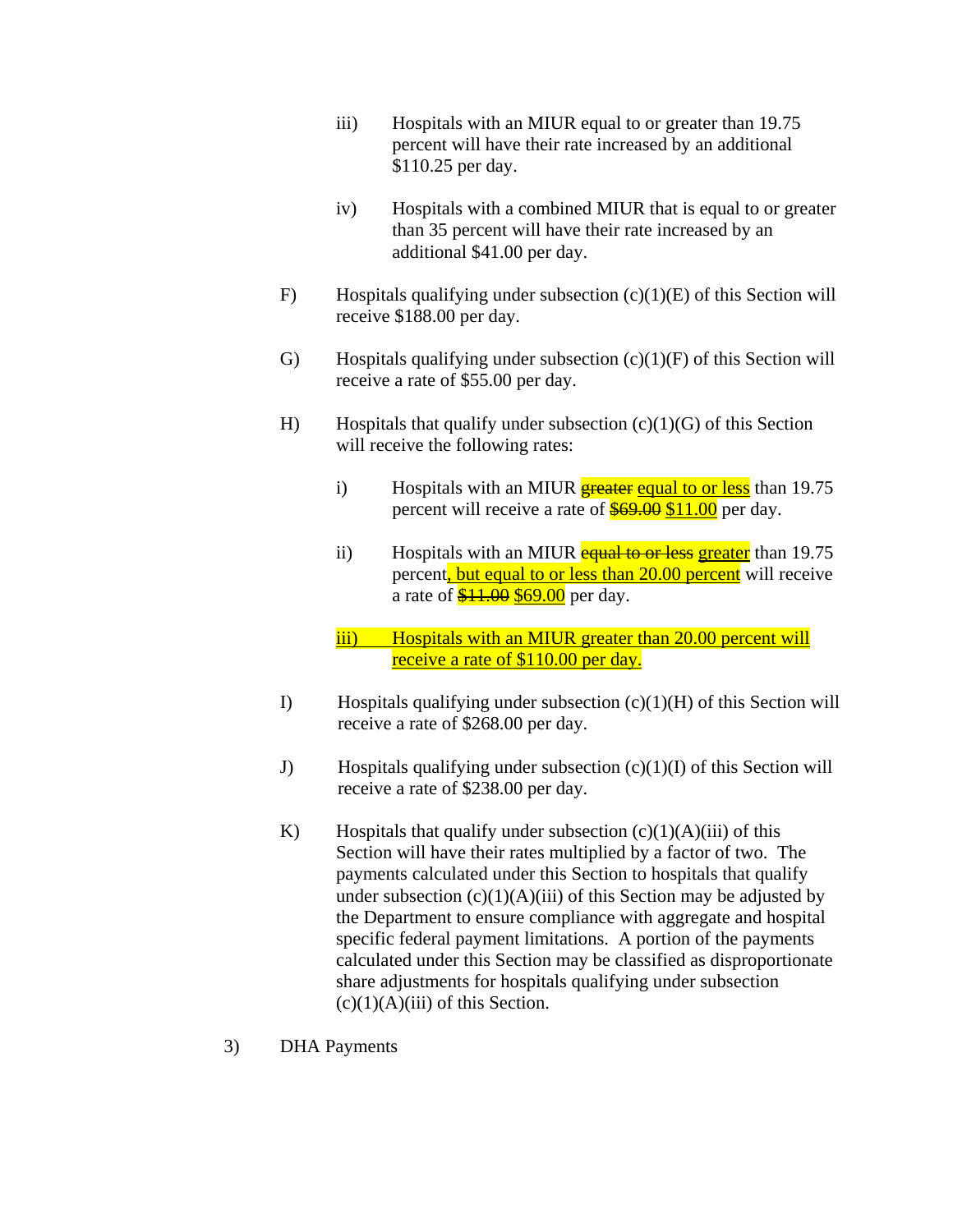- A) Payments under this subsection (c) will be made at least quarterly, beginning with the quarter ending December 31, 1999.
- B) Payment rates will be multiplied by the Total days.
- C) Total Payment Adjustments
	- i) For the CHAP rate period occurring in State fiscal year  $200\overline{67}$ , total payments will equal the methodologies described in subsection  $(c)(2)$  of this Section. For the period January 1, 2006 $\frac{7}{2}$ , to June 30, 2006 $\frac{7}{2}$ , payment will equal the State fiscal year  $200\frac{67}{1}$  amount less the amount the hospital received under DHA for the quarters ending September 30, 200 $\frac{67}{1}$ , and December 31, 200 $\frac{67}{1}$ .
	- ii) For CHAP rate periods occurring after State fiscal year  $200\overline{67}$ , total payments will equal the methodologies described in subsection (c)(2) of this Section.
- d) Rural Critical Hospital Adjustment Payments (RCHAP) RCHAP shall be made to rural hospitals, as described in 89 Ill. Adm. Code  $140.80(i)(1)$ , for certain inpatient admissions. The hospital qualifying under this subsection that has the highest number of Medicaid obstetrical care admissions during the CHAP base period shall receive \$367,179.00 per year. The Department shall also make an RCHAP to hospitals qualifying under this subsection at a rate that is the greater of:
	- 1) the product of \$1,367.00 multiplied by the number of RCHAP Obstetrical Care Admissions in the CHAP base period, or
	- 2) the product of \$138.00 multiplied by the number of RCHAP General Care Admissions in the CHAP base period.
- e) Total CHAP Adjustments Each eligible hospital's critical hospital adjustment payment shall equal the sum of the amounts described in subsections (a), (b), (c) and (d) of this Section. The critical hospital adjustment payments shall be paid at least quarterly.
- f) Critical Hospital Adjustment Limitations Hospitals that qualify for trauma center adjustments under subsection (a) of this Section shall not be eligible for the total trauma center adjustment if, during the CHAP rate period, the hospital is no longer recognized by the Illinois Department of Public Health as a Level I trauma center as required for the adjustment described in subsection (a)(1) of this Section, or a Level II trauma center as required for the adjustment described in subsection (a)(2) or (a)(3) of this Section.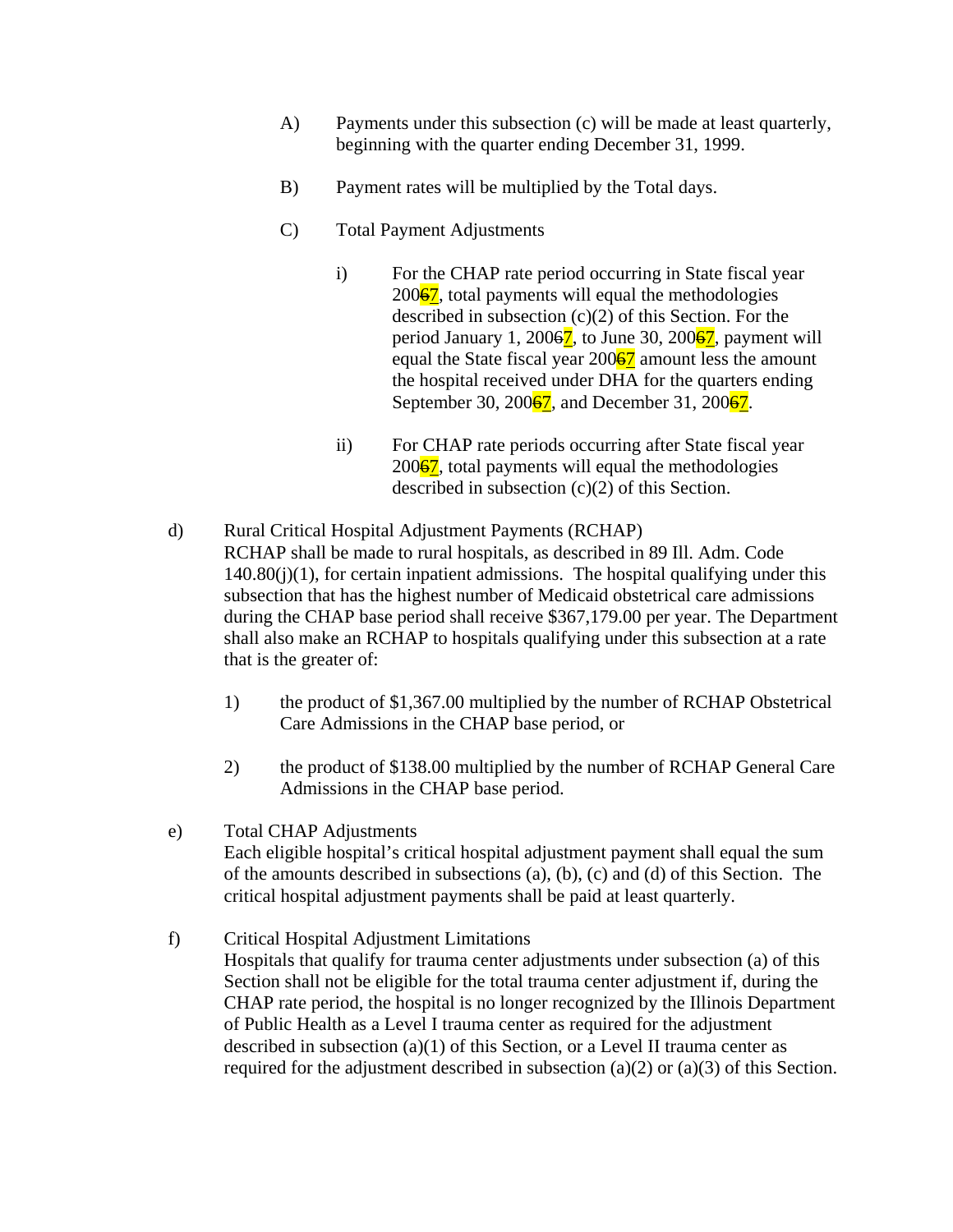In these instances, the adjustments calculated shall be pro-rated, as applicable, based upon the date that such recognition ceased.

- g) Critical Hospital Adjustment Payment Definitions The definitions of terms used with reference to calculation of the CHAP required by this Section are as follows:
	- 1) "Alzheimer days" means total paid days contained in the Department's paid claims database with a ICD-9-CM diagnosis code of 331.0 for dates of service occurring in State fiscal year 2001 and adjudicated through June 30, 2002.
	- 2) "CHAP base period" means State Fiscal Year 1994 for CHAP calculated for the July 1, 1995 CHAP rate period; State Fiscal Year 1995 for CHAP calculated for the July 1, 1996 CHAP rate period; etc.
	- 3) "CHAP rate period" means, beginning July 1, 1995, the 12 month period beginning on July 1 of the year and ending June 30 of the following year.
	- 4) "Combined MIUR" means the sum of Medicaid Inpatient Utilization Rate (MIUR) as of July 1, 1999, and as defined in Section  $148.120(k)(5)$ , plus the Medicaid obstetrical inpatient utilization rate, as described in Section 148.120(k)(6), as of July 1, 1999.
	- 5) "Medicaid general care admission" means hospital inpatient admissions that were subsequently adjudicated by the Department through the last day of June preceding the CHAP rate period and contained within the Department's paid claims data base, for recipients of medical assistance under Title XIX of the Social Security Act, excluding admissions for normal newborns, Medicare/Medicaid crossover admissions, psychiatric and rehabilitation admissions.
	- 6) "Medicaid Level I rehabilitation admissions" means those claims billed as Level I admissions that were subsequently adjudicated by the Department through the last day of June preceding the CHAP rate period and contained within the Department's paid claims data base, with an ICD-9- CM principal diagnosis code of: 054.3, 310.1 through 310.2, 320.1, 336.0 through 336.9, 344.0 through 344.2, 344.8 through 344.9, 348.1, 801.30, 803.10, 803.84, 806.0 through 806.19, 806.20 through 806.24, 806.26, 806.29 through 806.34, 806.36, 806.4 through 806.5, 851.06, 851.80, 853.05, 854.0 through 854.04, 854.06, 854.1 through 854.14, 854.16, 854.19, 905.0, 907.0, 907.2, 952.0 through 952.09, 952.10 through 952.16, 952.2, and V57.0 through V57.89, excluding admissions for normal newborns.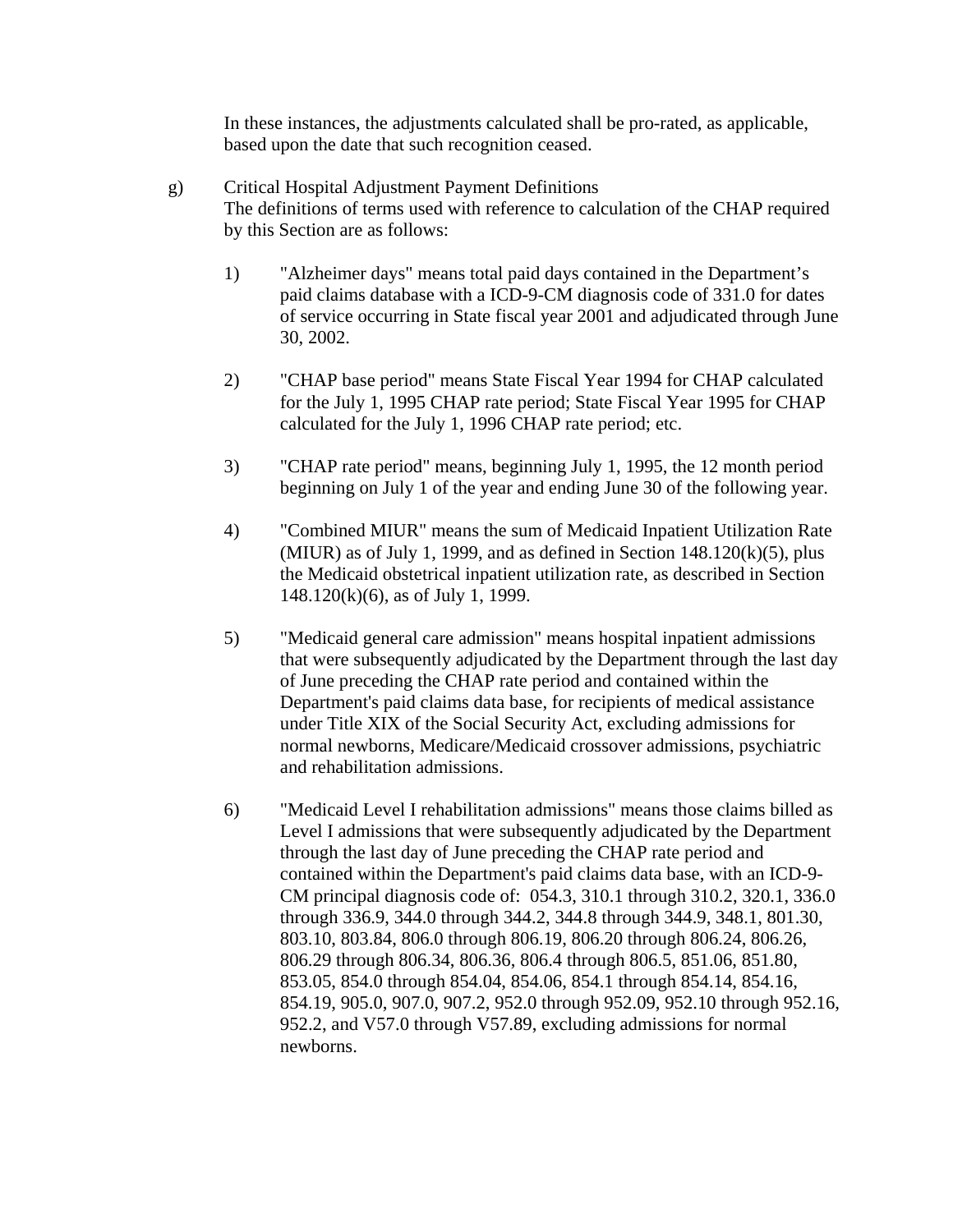- 7) "Medicaid Level I rehabilitation inpatient day" means the days associated with the claims defined in subsection (g)(5) of this Section.
- 8) "Medicaid obstetrical care admission" means hospital inpatient admissions that were subsequently adjudicated by the Department through the last day of June preceding the CHAP rate period and contained within the Department's paid claims data base, for recipients of medical assistance under Title XIX of Social Security Act, with Diagnosis Related Grouping (DRG) of 370 through 375; and specifically excludes Medicare/Medicaid crossover claims.
- 9) "Medicaid trauma admission" means those claims billed as admissions that were subsequently adjudicated by the Department through the last day of June preceding the CHAP rate period and contained within the Department's paid claims data base, with an ICD-9-CM principal diagnosis code of: 800.0 through 800.99, 801.0 through 801.99, 802.0 through 802.99, 803.0 through 803.99, 804.0 through 804.99, 805.0 through 805.98, 806.0 through 806.99, 807.0 through 807.69, 808.0 through 808.9, 809.0 through 809.1, 828.0 through 828.1, 839.0 through 839.31, 839.7 through 839.9, 850.0 through 850.9, 851.0 through 851.99, 852.0 through 852.59, 853.0 through 853.19, 854.0 through 854.19, 860.0 through 860.5, 861.0 through 861.32, 862.8, 863.0 through 863.99, 864.0 through 864.19, 865.0 through 865.19, 866.0 through 866.13, 867.0 through 867.9, 868.0 through 868.19, 869.0 through 869.1, 887.0 through 887.7, 896.0 through 896.3, 897.0 through 897.7, 900.0 through 900.9, 902.0 through 904.9, 925 through 925.2, 926.8, 929.0 through 929.99, 958.4, 958.5, 990 through 994.99.
- 10) "Medicaid trauma admission percentage" means a fraction, the numerator of which is the hospital's Medicaid trauma admissions and the denominator of which is the total Medicaid trauma admissions in a given 12 month period for all Level II urban trauma centers.
- 11) "RCHAP general care admissions" means Medicaid General Care Admissions, as defined in subsection  $(g)(4)$  of this Section, less RCHAP Obstetrical Care Admissions, occurring in the CHAP base period.
- 12) "RCHAP obstetrical care admissions" means Medicaid Obstetrical Care Admissions, as defined in subsection  $(g)(7)$  of this Section, with a Diagnosis Related Grouping (DRG) of 370 through 375, occurring in the CHAP base period.
- 13) "Total admissions" means total paid admissions contained in the Department's paid claims database, including obstetrical admissions multiplied by two and excluding Medicare crossover admissions, for dates